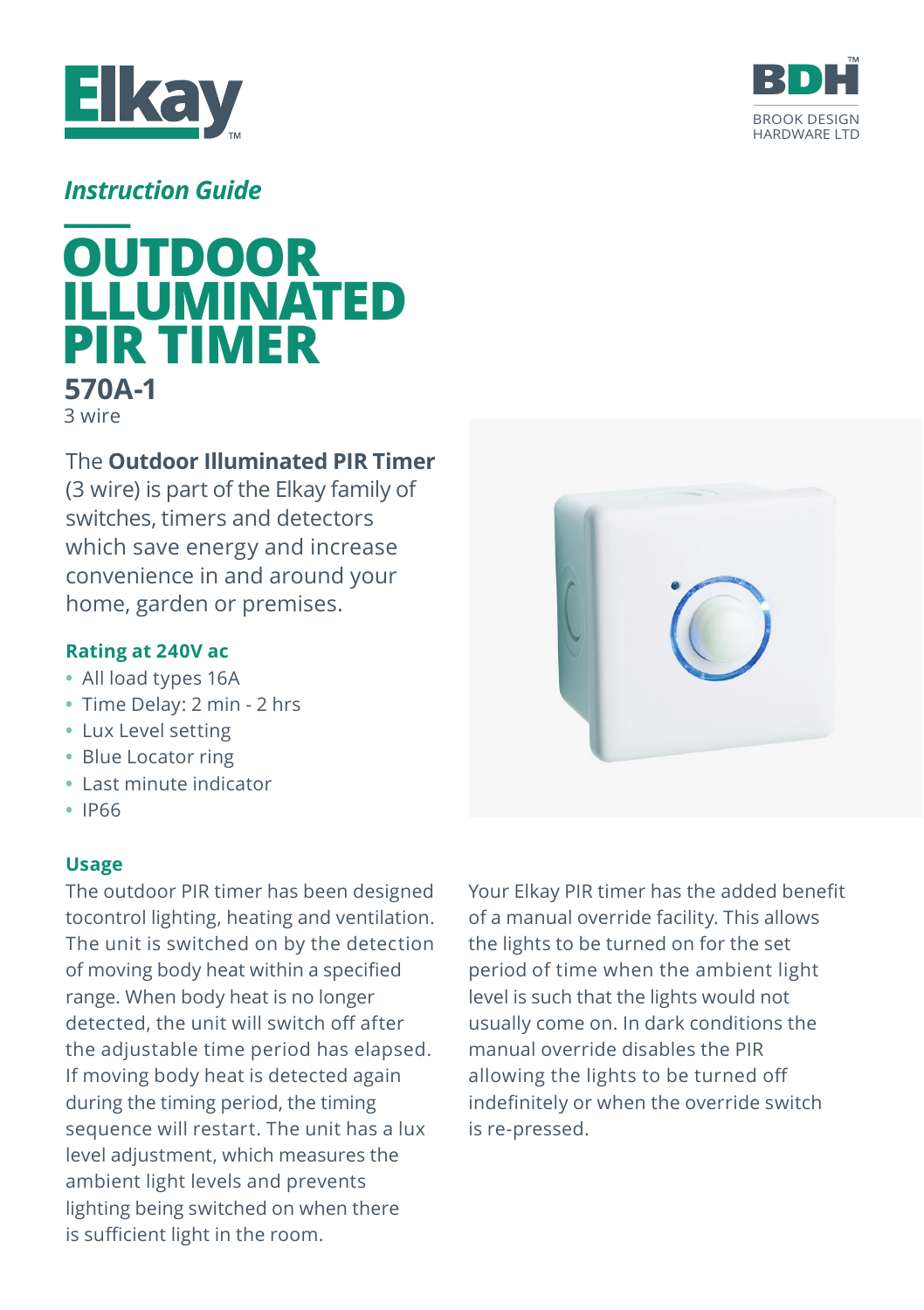#### **Diagram 1**

**Diagram 2**



#### **Diagram 3 – Time settings**

**Please note:** The black bar denotes the position of the dip switch.

**LIVE IN NEUTRAL LIVE OUT**

 $\boxed{\Xi}$ 



#### **Positioning**

Use the detection range to determine a suitable location for the sensor. When locating the position of the unit avoid subjecting the sensor to direct sunlight. Ensure that the sensor is not adjacent to the load. Do not site the unit on a vibrating surface, or near a forced air heating or ventilation (see diagram 2).

### **Mounting and Installation**

**IMPORTANT** Please note that it is essential that the Live In wire and switch Live Out is identified prior to commencing installation. Turn off mains supply for installation. Your Elkay unit is compatible with a single gang, 25mm deep, British Standard accessory plate. Please ensure that the top and bottom lugs are removed, if fitted, from metal wall boxes prior to fitting. Ensure that there is adequate space for wiring.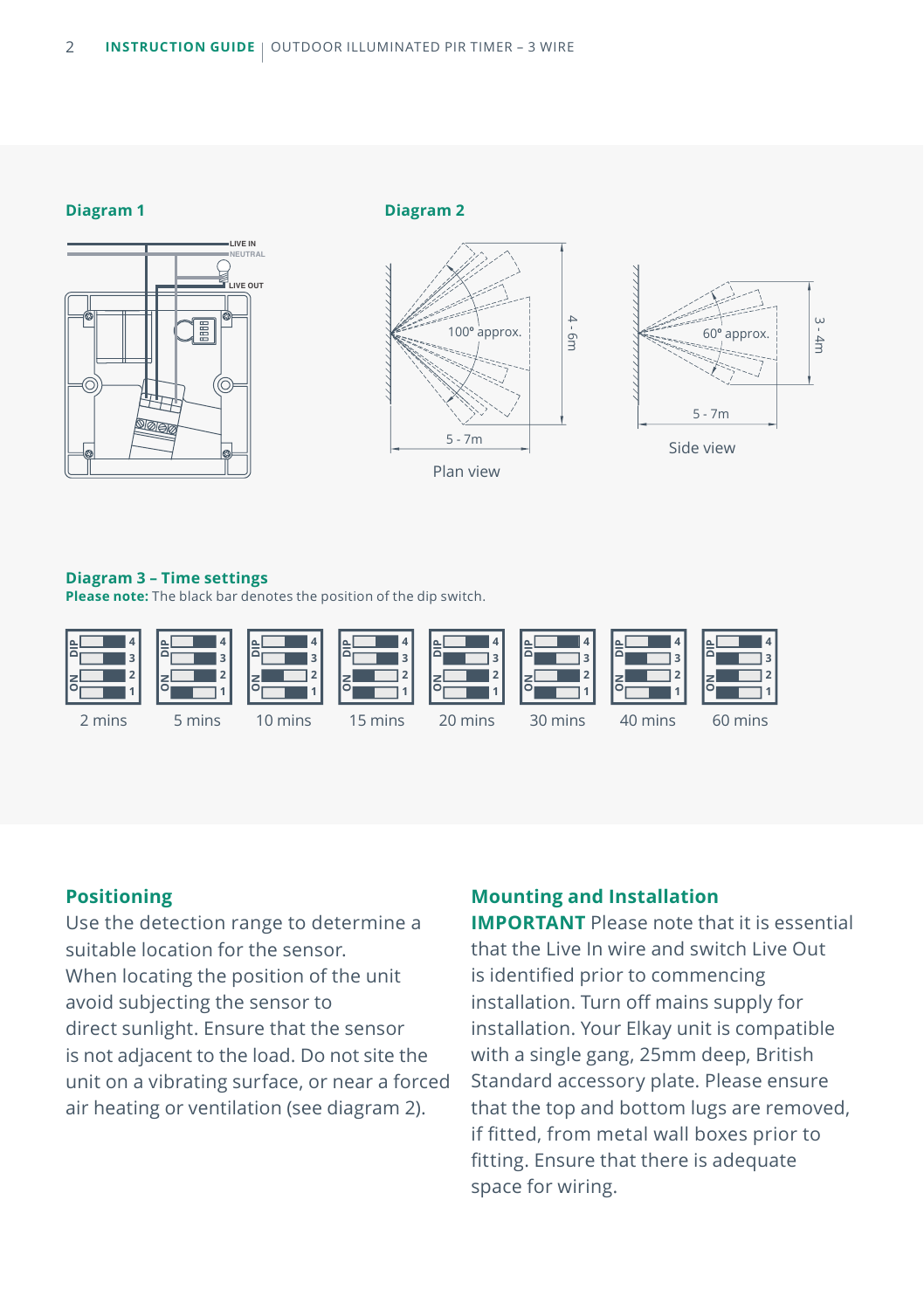#### **Step 1**

Place the Live In wire into the left hand position of the connector, the switched Live Out wire into the second from left position of the connector and neutral into right hand position of connector. (see diagram 1).

#### **Step 2**

Set the timing as per timing table (see diagram 3). The black square illustrates where the dip switch should be situated. For example:

10min 1 = OFF, 2 = ON, 3 = OFF, 4 = OFF

#### **Step 3**

To adjust lux level (i.e. the ambient light level at which you would like your lights to be activated via the PIR timer) please refer to the lux level rotary adjuster diagram. Rotate the lux level adjustment clockwise to decrease the level of light required to turn the lights on and anticlockwise to increase the level of light required to turn the lights on. See diagram 1 for position of lux level adjustment.

#### **Step 4**

Re-apply mains supply. The blue locator ring will light up around the PIR button. Your light or appliance, will now be switched off. Please refer to operation section.

#### **Step 5**

Reduce lux level to sufficient level by rotating clockwise towards (–) if required. (–) represents 0 lux level.

#### **Installation Notes**

**N.B.** After installation the PIR will require approximately 5 minutes to initialise.

#### **Outdoor Installation**

Outdoor Unit can only be used in conjunction with the surface mount box supplied. Take the surface mount box and remove the knock out section. It is recommend the hole is cut with a 20mm hole saw for cleanest effect. If required and to ensure IP66 waterproof rating, please use a suitable M20 cable gland use appropriate sealing washers. Mount the surface mount box on a secure surface using the mounting pack supplied. Place screw cover seals over the mounting screws. It is essential that the correct IP 66 rated connections are made to keep the integrity of the IP rated back box maintained. Mount timer unit onto surface mount box using the four screws at all four corners ensuring even connection with the seal-Place screw cover seals over left and right screw cavities. Clip on front fascia plate.

**Flexible Cable** – It is always better to use cable glands with flexible cable, with the gland connected at the bottom, rather than through the top. Ensure sealing washers are used with all connections and all glands and connections are done up tightly with a spanner to ensure water tightness.

**SWA Glands** – SWA glands can be used but must be IP rated. The IP rating for the SWA gland guarantees only the connections to the SWA cable. You will still need a nylon sealing washer to maintain the IP rating from the gland to the switch housing back box. As a general rule, nylon washers work best with this type of application. Rubber washers can deform when used with metal glands. Connections must be done up tightly with a spanner to ensure water tightness.